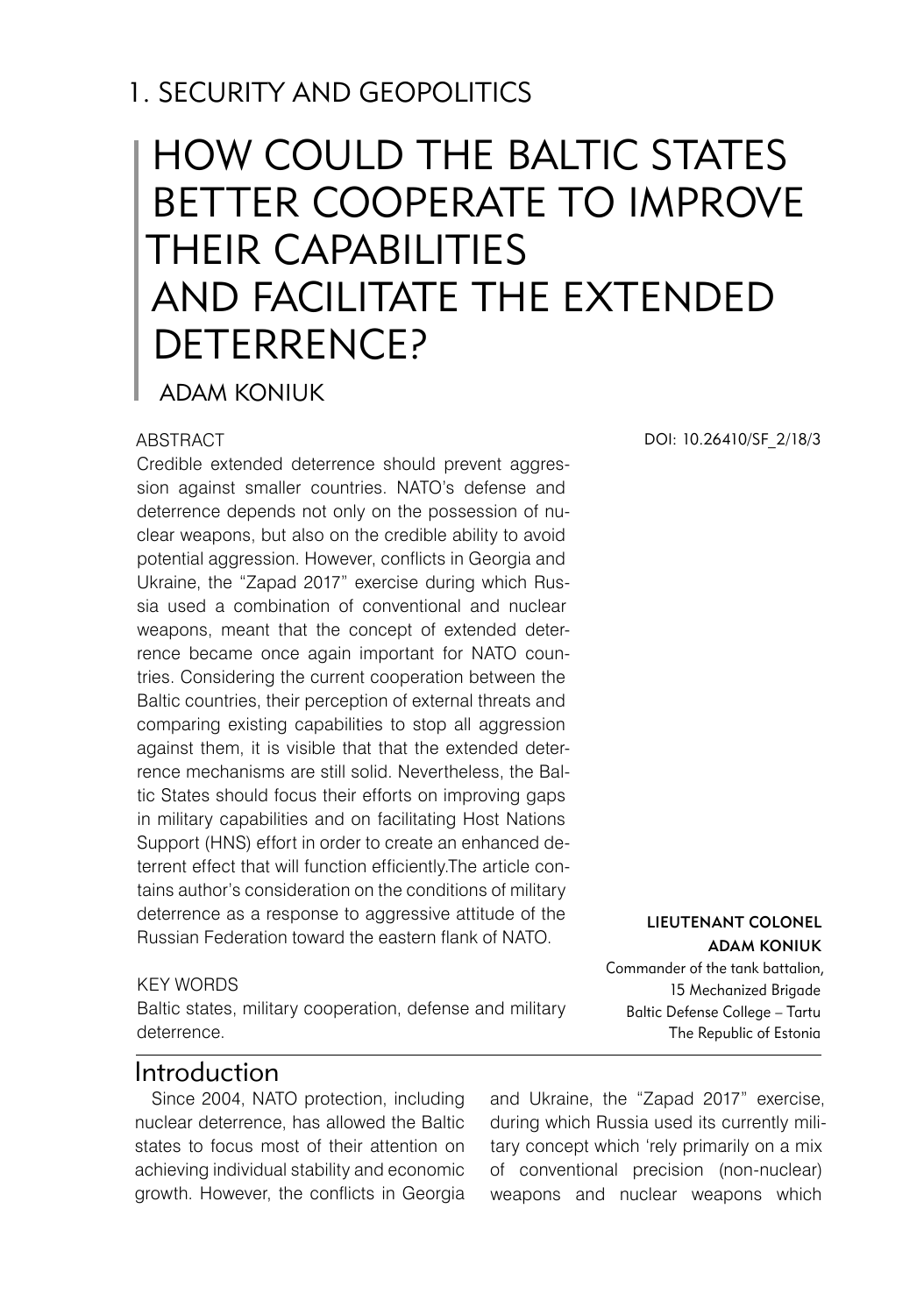for NATO countries. Between 2014 and 2015,the experts and researchers from the American RAND Corporation examined the probability of shortterm Russian penetration of the Baltic states. According to the study, the longest time for 'Russian forces to reach Estonian and Latvian capitals of Tallinn and Riga is 60 hours, and NATO cannot successfully defend the territory of its members'(Shlapak, et al., 2016 p. 1). If extended deterrence will not work, the conflict would be bloody and costly and the nuclear exchange would become very possible. NATO could collapse, as lack of timely reaction would undermine its credibility (which is the cornerstone of Western security). Thereupon, it seems very important to analyse the current cooperation between the Baltic countries, their perception of external threats and to compare the current capabilities to deter any aggression against them. The alliance and the enhanced military capabilities of each nation present that the extended deterrence arrangements are still robust. Moreover, the Baltic states can conduct successful preventive operations and counter-actions by focusing their efforts on improving military capabilities and facilitating Host Nations Support (HNS) effort to facilitate the external assistance. Although Estonia, Latvia and Lithuania have adjusted their perception of threat, especially after Russia - Georgia and Ukraine conflicts, there are still a lot of improvements to be established to create the extended deterrence that will work efficiently.

extended deterrence to be important again

### Successes and shortages in the Baltic states cooperation

Deterrence credibility has no longer depended only on the possession of nuclear weapons (which was of key importance during the Cold War). It alsorelies on credible capabilities to prevent the aggression against the weaker countries. The definition of deterrence shows that it is nothing other than 'persuading an opponent not to initiate a specific action because the perceived benefits do not justify the estimated costs and risk'(Mearsheimer, 1983 p. 14). The deterrence, to achieve the desired effect, has to consist of three elements, such asthe sufficient military capabilities, the credibility of using them against external aggression and the manner to clearly, publicly communicate about political will to act (Mazarr, et al., 2011 p. 10). One of the deterrence types is the extended deterrence, where great power extends security guarantees to smaller powers(Huth, 1988). Taking into consideration NATO and U.S. participation in deterrence posture, one can see 'a package of security assurances that has been pledged by the United States to its European allies with the goal of deterring potential threat and adversaries'(Hlatky, 2015 p. 1). In this sense NATO's joint capabilities seems to be credible enough to deter potential aggressors toward the Alliance.

The cooperation among the Baltic states has hitherto been based on joint efforts to achieve goals related to both sovereignty and political independence as well as economic and national security development areas. This assertion is confirmed by the statement of the Ministry of Foreign Affairs of Latvia that stated: 'co-operation among the Baltic States (Latvia, Lithuania and Estonia) is traditionally close, multi-faceted and pragmatic' and their common interests de-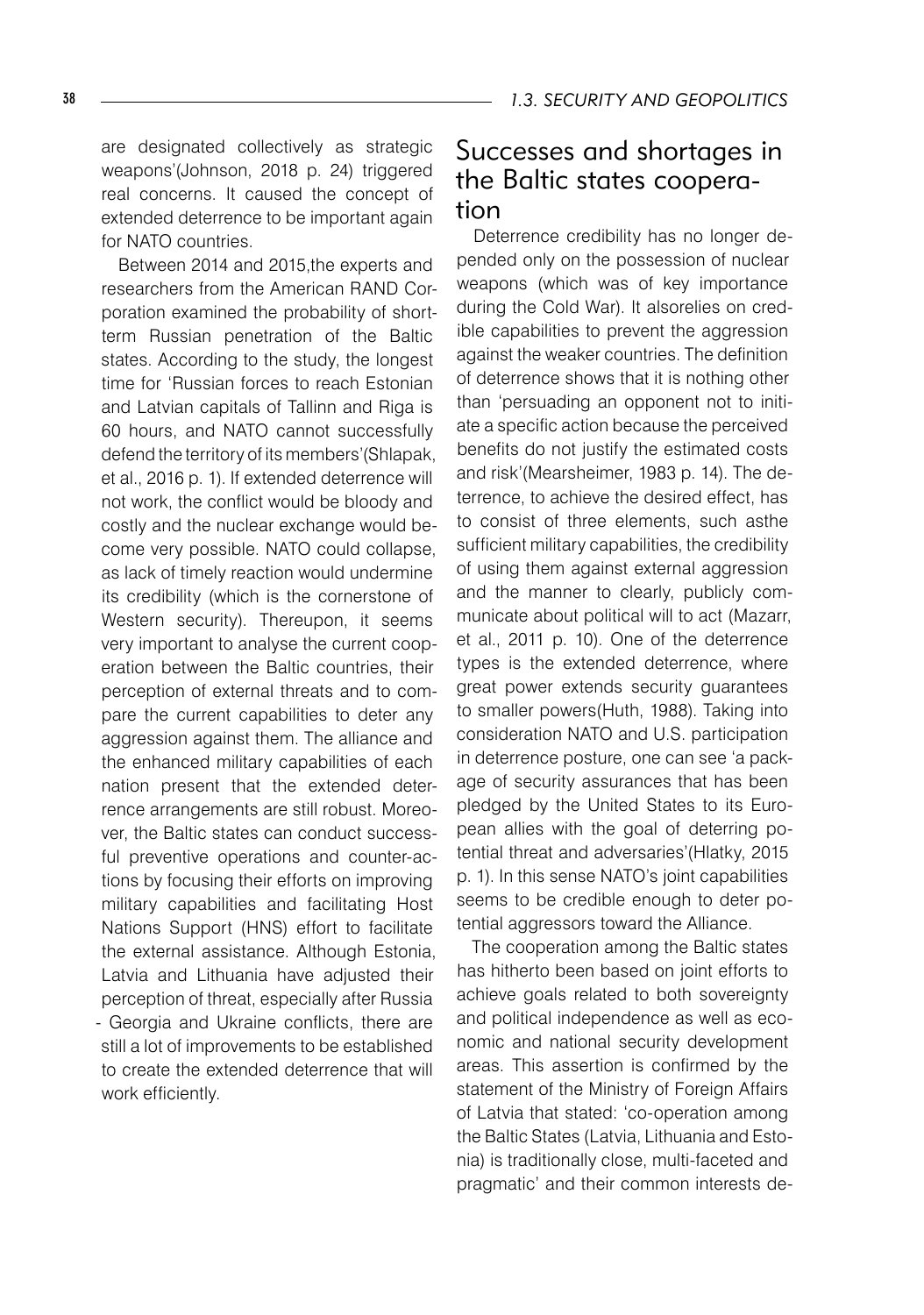pend on the foreign and security policy and they support 'economic development and membership in the EU and NATO'(Latvian Ministry of Foreign Affairs, 2015). The first joint political project of the Baltic countries, after regaining independence in 1991, was the establishment of the Baltic Assembly and the Baltic Council of Ministers. The institutions have been successfully coordinating and consulting on foreign policy matters so far. They are focused on promoting practical cooperation by presenting their opinions, decisions or resolutions for their national parliaments, governments, international institutions or regional organizations. At the same time, having lost all military equipment withdrawn to the Russian Federation after the collapse of the Soviet Union, the Baltic countries, thanks to the support of Finland, Sweden and Denmark, stabilized their military situation and began coordinated approaches towards achieving NATO membership. It was supported by regional cooperation within the Baltic Sea nations and the Partnership for Peace initiative. This military cooperation was 'not only developing the ability to work together, but also about sharing information, techniques and skills, and about building trust to achieve regional stability' (Aabakken, 1997 p. 23). This direction ultimately led Estonia, Latvia and Lithuania to achieving-NATO membership in 2004.

One of their significant joint projects was the infantry Baltic Battalion (BALTBAT), initiated in 1995 to contribute in peacekeeping operation and to implement NATO standards. It supported upgraded soldiers' professionalism and military capabilities. Next example was BALTRON project, which consisted of the Minesweeping Squadron and the Navy Training Base and served as a personnel training foundation and which has participated in the progress of naval capabilities of the Baltic states. Another

projectwhich strengthens cooperation, has been the Baltic Air Surveillance Network and Control System (BALTNET). It is currently working not only as a part of NATO integrated air surveillance, but also as a part of weapons and command and control system. Furthermore, the Baltic Defence College (BALTDEFCOL) is often considered as the best example of successful cooperation of the Baltic countries. This international Professional Military Education institution has conducted professional military education at the strategic and operational level for military officers and civil servants from the NATO members' regions and other college partners. The college is future oriented, progressive, modern and attractive military educational institution,which more than 1200 officers and civil servants from almost 40 countrieshave graduated from during its educational activities(Baltic Defence College, 2017).

Despite the fact that the mutual cooperation between the Baltic states seems to be complementary, after joining NATO, the BALTBAT project was closed due to financial limitations or other national priorities. Similarly, BALTRON initiative is questioned after Estonia withdrawn its contribution from the naval squadron and focused on the mine countermeasures operations with NATO. After this decision, another fully functional and mutual military cooperation project collapsed and the initiative, which could serve as a base to develop the capabilities has been wasted. In addition, as noted by Uěis Romanovs and MârisAndtâns, 'one of the most commonly referred gaps in the trilateral military cooperation is the very limited number of common procurement projects'(2017 p. 19). Moreover, the authors recognized that the Baltic states have independently started a number of very similar and expensive military projects without any cooperation.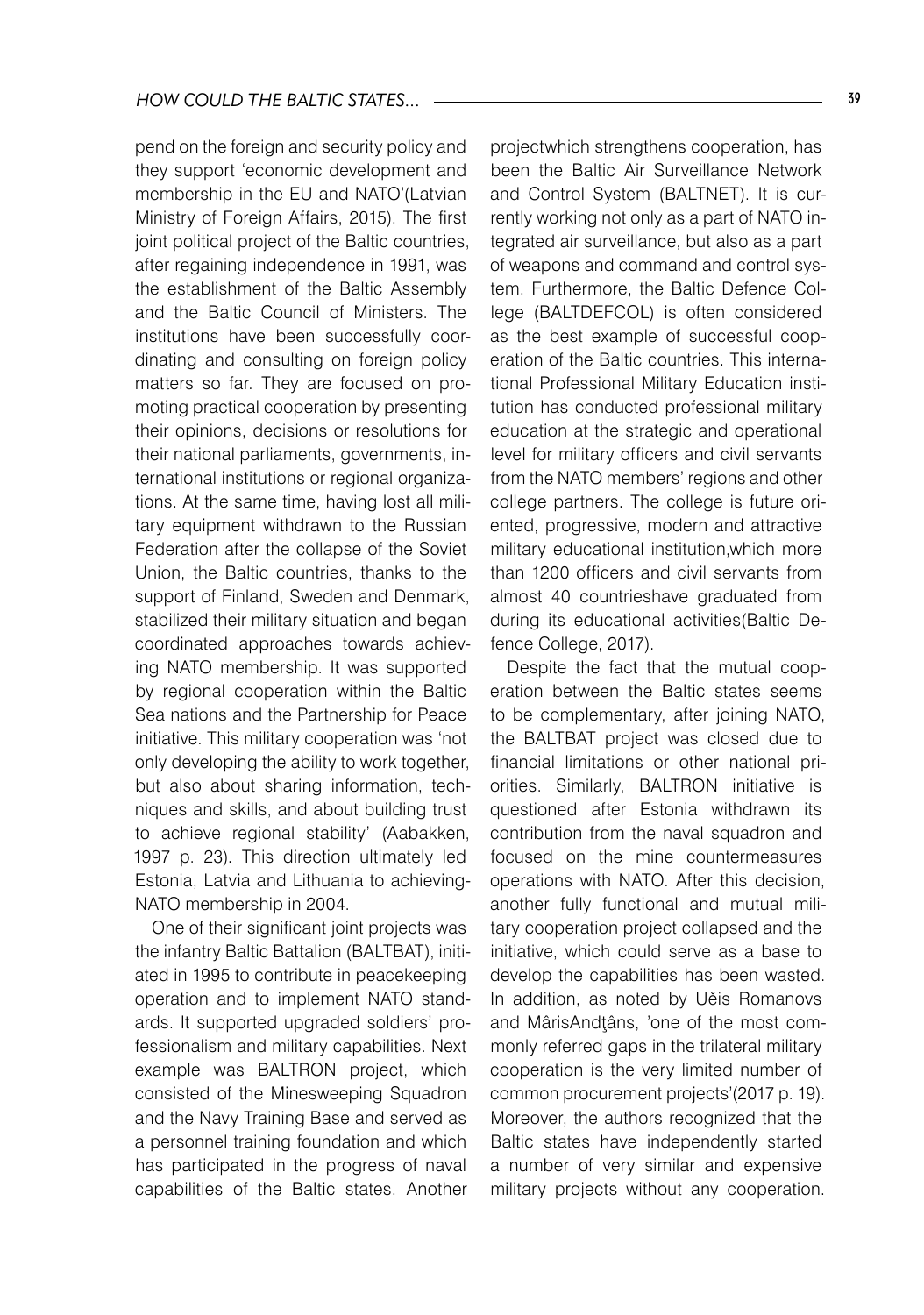This includes armoured vehicles, self – propelled howitzers, anti-tank assets, air surveillance and air defence systems coming from different tenderers.(Romanovs, 2017 pp. 19-20). This could be a message that the Baltic states do not see any profits from joint activities in these type of ventures. From that perspective, such actions could contribute to a positive economic outcome, stimulating national economies and even competitiveness within the military projects defined under the new PESCO initiative, giving the chance to participate in the European market.Good prospect to follow this direction was created by the agreement between Latvia and Lithuania, regarding the defence procurement synchronisation, signed in 2016 (Latvian Public Broadcasting, 2016). It will allow the exchange of information on decisions related to defence procurement, as well as to conduct joint negotiations with the defence industry for wider cooperation opportunities. Consequently, defence industry cooperation's could contribute to joint activities within the research and innovation development, to reduce separate expenses in this field, as well as to increase military capabilities of the three countries.

### The perception of threat in the Baltic states

All the Baltic states are perceiving Russia as a potential aggressor and real threat for their national security. The main reason for such strategic approach was the outcome of Russian annexation of Crimea and military conflict in Eastern Ukraine. Latvian's "The National Defence Concept" renewed in 2016, confirms this claim as Russia is clearly mentioned as a country, which is 'destroying the existing international order' and 'is prepared to reach its goals regarding its neighbouring countries by any means, including the use of military force'(Latvian

Parliament, 2016 p. 3). Also Lithuania, after Russia's aggressive actions, updated its National Security Strategy in 2017. It pointed out Russia as the country 'violating the security architecture based on universal rules and principles of international law and peaceful co-existence'(Lithuanian Parliament, 2017 p. 4). The Estonia's Foreign Intelligence service characterised Russia as 'the only country that could potentially pose a risk to the independence and territorial integrity of the Republic of Estonia'(Estonian Information Board, 2017). In 2017, during the presentation of the new National Security Concept to the Estonian Parliament, the Prime Minister Ratas emphasized 'Russian military activity and aggression', stressing the low risk of a direct military confrontation with Russia (Estonian Government, 2017). Contrary to other countries, Lithuania is also afraid of disintegration of NATO and EU, but Latvia emphasizes the problems with the espionage, the identification of the migration population and the large Russian-speaking minority that can enable 'a scenario broadly similar to the one that was played out in Ukraine'(Rostoks, et al., 2016 p. 88).

The good examples of perceiving threat by the Baltic states are the Centres of Excellence (COE), established in each country. NATO Cooperative Cyber Defence COE (CCDCOE) was founded in Estonia after the cyber-attack in 2007. Nowadays, this centre is sponsored by 17 countries 'in the field of cyber defence, research, trainingand exercises' (Allied Command Transformation, 2016 p. 10) as the leader in the region. Lithuania is the framework country of NATO Energy Security COE (ENSECCOE) established in 2012 to support NATO's capabilities and development on all aspects of energy security. Lastly, Latvian' NATO Strategic Communication COE (StratCom COE) was accredited in 2014 to contribute to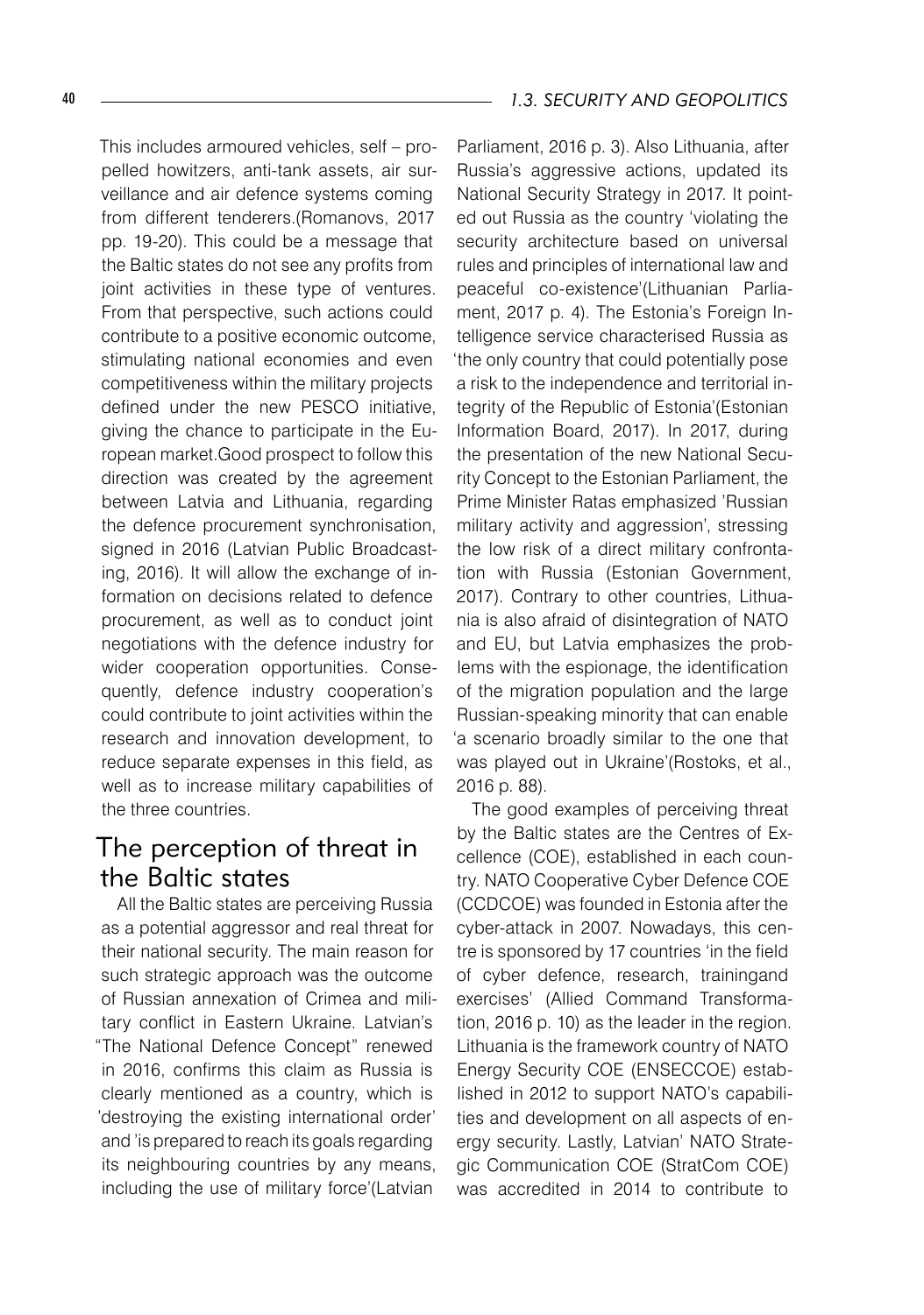positive and successful image of NATO operations and missions, build public awareness and understanding NATO policies in all relevant audiences (NATO STRATCOM COE, 2018). The Baltic states as the host nations of all these centres have real influence on gathering information concerning possible threat, sharing warnings, evidences and data about incoming dangerous situations. They have also improved their countries capabilities by conducting analyses, expertise and researches concerning security aspects as well as by incorporating strategic communication among the NATO alliance, partners and contributing participants. The participation of Finland and Sweden in two COE is significant, as it offers wider opportunities to identify threats, but also to increase the scope of cooperation with Scandinavian countries.

Recently, the most visible result of the NATO nations' commitment (with great involvement of the Baltic countries) was the strengthening of the eastern frontline during the NATO Summit in Warsaw and the deployment of multinational battalions in Lithuania, Latvia and Estonia. Although they are not powerful enough to face the potential Russian aggression, they have improved NATO's deterrence posture, showing joint decision of all NATO countries. The rapid deployment to protect the Baltic countries, the participation of as many as 16 NATO member states, including 3 nuclear powers(Rostoks, et al., 2016 p. 83) have been important. It also seems that because of rotational troops in the Baltic countries, they will not fall into the so-called Thucydides trap. The metaphor was described as a cause of Peloponnesian War more than 2,400 years ago, stating that 'It was the rise of Athens, and the fear that this inspired in Sparta, that made war inevitable' (Allison, 2015 p. 2). It reveals a situation, where the reasons of the war were 'rapid shift in the

balance of power between two rivals'and 'the fear, insecurity, and determination to defend the status quo' (Allison, 2015 p. 2). In April 2018, NATO Secretary-General Jens Stoltenberg told the reporters that 'NATO is not planning to boost its military presence in the Baltic states which have called for extra protection from their Russian neighbour' (The Baltic Times, 2018). He confirmed that NATO,having established rotational forces in the Baltic countries, should not increase its potential to mitigate the possibility of Russian aggression. To this end, NATO should avoid the perception of being influenced by 'local Russian speakers that NATO is not deploying forces against them' (Radin, 2017 p. 7).

#### The common power of the Baltic countries

The Baltic States are not strong enough to face an open aggression of Russia. During war-games conducted by the RAND Corporation in 2015, the land forces of Lithuania, Latvia and Estonia, 2 infantry battalions, 5 light infantry battalions, 2 mechanized infantry battalions and 2 motorized battalions were used for comparative analysis. Total 11 battalions, 7 of which are light and poorly equipped infantry units, were considered. On the opposite side, there were 25 battalions (armour, mechanized, motorized, airborne and naval infantry) supported by 10 artillery battalions, 5 surface – to – surface missile battalions and 6 attack helicopter battalions (Shlapak, et al., 2016 pp. 4-5). Comparative conclusions left no illusions that the Baltic states are able to defend themselves. Furthermore, the analysis showed that NATO could be able to defend its allies by reinforcing the forces by deploying as many as seven brigades. It should include 3 armourheavy brigades with organic artillery, air assault units, attack helicopters, airborne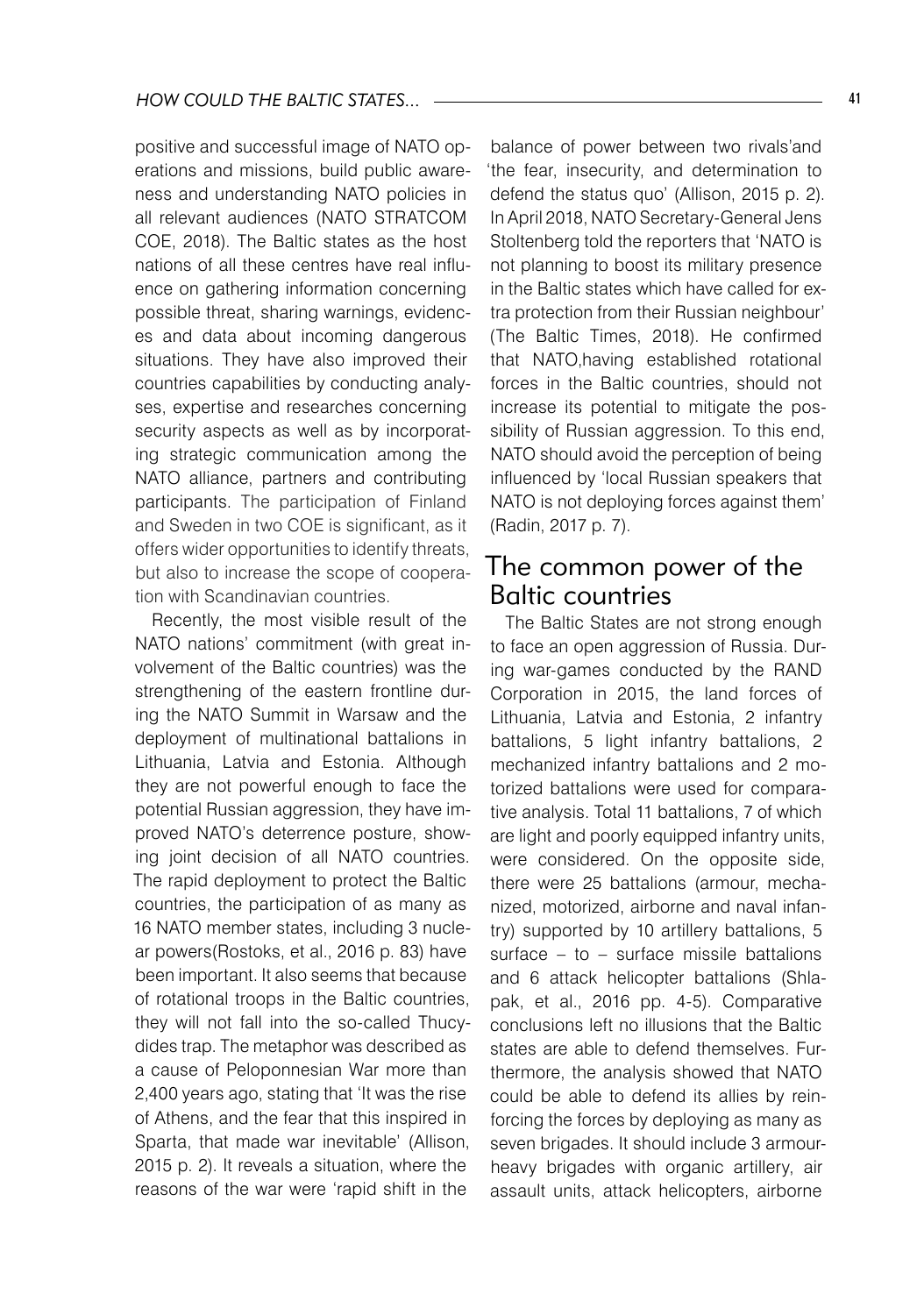infantry, rotary-wing aviation, engineering, logistics, and other enablers, and with adequate headquarters for planning and command and control (Shlapak, et al., 2016 p. 9). Nevertheless, taking into consideration NATO membership of the Baltic states, the protection under the nuclear umbrella and collective response provide the guarantee of security from external aggression. Additionally, being supported by so-called trip wire forces as a trigger to launch the additional forces from the depth of the Europe territory, the Baltic countries should feel relatively calm.

The NATO enhanced Forward Presence (eFP) battalions are to supplement the missing national capabilities and necessary advanced military equipment of the Baltic forces. The diversity of countries participating in eFP forces means that it is difficult to control it, because the escalation will be spread over several fronts, especially that the participating countries will defend not onlytheir owncitizens, but also the ones coming from the Baltic countries. Furthermore, the multinationalism of eFP battalions will cause them to defend themselves for a long time until they are strengthened first by the Very High Readiness Joint Task Force (VJTF) and then by the NATO Response Forces (NRF). Latvia, Lithuania and Estonia are planning to increase the number of their troops, but goals have not been achieved yet. The Baltic states have understood the need of military modernization to counter Russian advantages, so they have revised their priorities concerning military capabilities. Thanks to the increasing defence budget, the Baltic states have strengthened their own national armed forces through the procured armoured personal carriers, combat reconnaissance vehicles or anti-tank missiles like Spike and Javelin. The nations are also trying to improve the electronic war-

there are still some visible gaps to close. The researchers from RAND Corporation noticed e.g. the lack of radars, which can effectively prohibit the access to the territory, or the need to develop greater ISR (intelligence, surveillance and reconnaissance) capabilities that could be useful in monitoring potential developing crisis, especially near the border area. Very 'useful might be small, manned aircraft, as well as small UAVs, which could be useful in the event of an unconventional or developing hybrid crisis'(Chivvis, et al., 2017 pp. 267- -268). Similarly in cyber security domain, which is very heavily related to technology, more attention is required. Estonia,having been affected by a cyber-attack in 2007, has become the leader in the region in this area. However, to be a step ahead of Russia, the Baltic states 'must combine the resources and the knowledge of both the private and the public sector, guaranteeing more flexibility when countering cyber threats'(Veebel, 2017). This effort should be continued in the Baltic countries by developing the procedures and structures of cyber defence units, exchanging the best practises in critical situations on the civilian and military level and testing their own abilities during international exercises.

## HNS and exercises facilitate extended deterrence

The key to deter Russia is the Baltic states contribution to harmonize and facilitate Host Nation Support effort,as well as the exercises and trainings on large and local scale. The RAND report highlighted that they should be 'able to rapidly receive allied ground forces and operate in support of allied air superiority forces, for deterrencein peacetime as well as in a crisis situation'(Chivvis, et al., 2017 p. 267). This means that in addition to improving their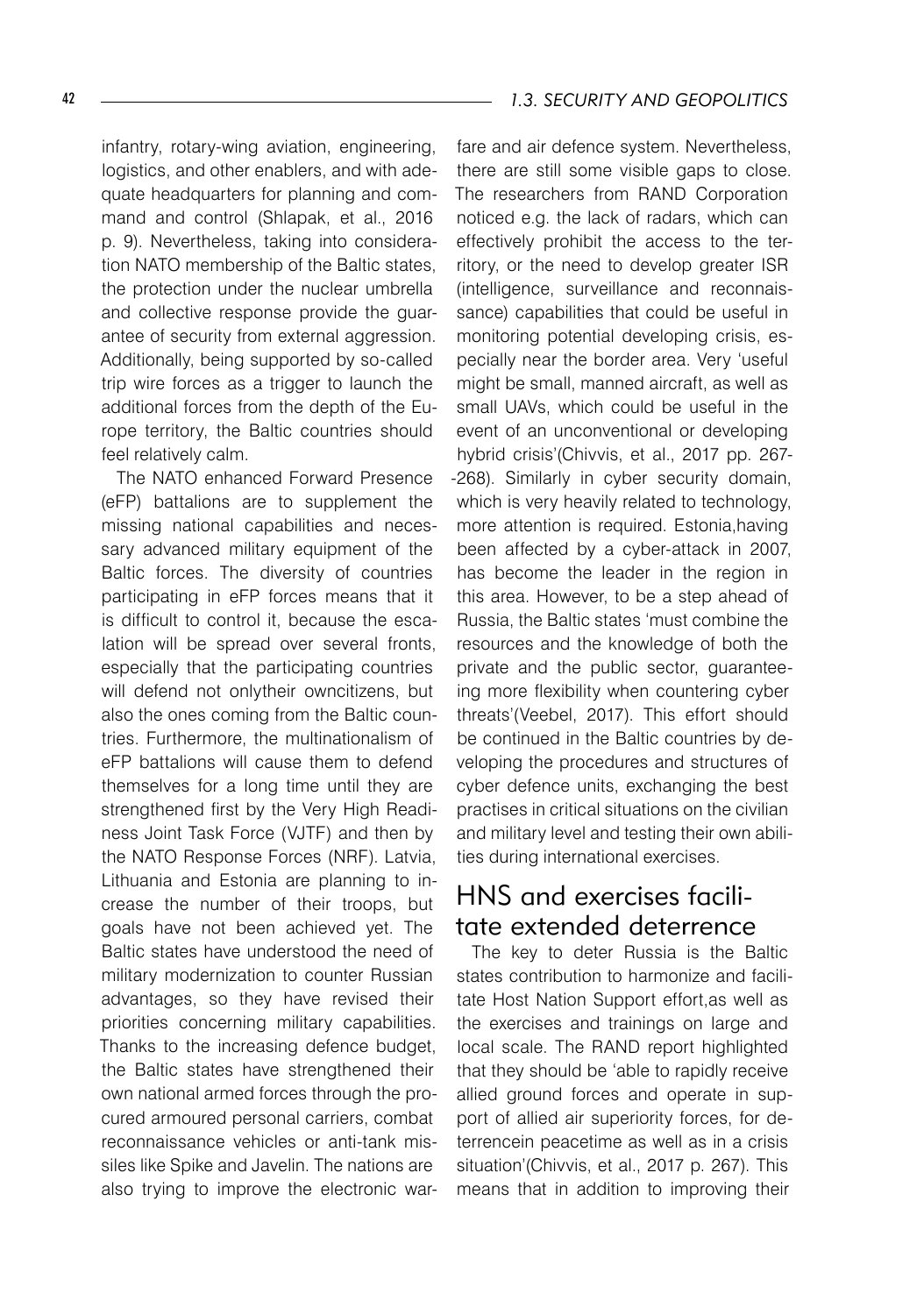military capabilities, they must create appropriate conditions as the HNS, so that expeditionary forces could augment on-site forces quickly and without any obstacles,to achieve full operational capability to operatein a new battlespace. In addition, an important factor is the permanent sustainment of all types of supplies for the fighting troops. It includes the whole spectrum of logistics infrastructure, such as railways, roads and sea transport, loading and unloading facilities, storages and warehousing, service, technical evacuation and repair shops for vehicles, provision of telecommunications equipment and lines, social and living services, municipal services, accommodation and communal services. The challenge is that major NATO's defence infrastructure is located in southern Germany, too far to logistically support theeFP battalions or others units in the Baltic states during possible operations.

In his testimony, David Shlapak noticed that U.S. and European nations need to make 'extensive investment in revamping and revitalizing NATO's ability to receive, move, and support large combat formations along its eastern boundary, and especially in all three Baltic states'(Shlapak, 2017 p. 5). The practical reflection of logistic problems was noticed during the deployment of battalions of the eFP to the Baltic nations.Lt. Gen. Benjamin Hodges, the former commander of the US Army Europe, many times reminded about problems associated with the military logistics. He commanded preparation and movement of US forces to exercise areas in 2015 and 2016 and later, when establishing eFP battalions in Central-Eastern Europe. He recognized that troops struggled with legal regulations related to the movement of military units, transport infrastructure and its capacities, and also to the lack of experience to monitor the movement of military convoys

through respective security forces. He repeatedly argued that NATO forces need a 'military Schengen Zone' to improve the mobility of troops, when crossing NATO nations' borders (Hodges, 2015).

Another important factor facilitating the deterrence and strengthening defence capabilities is the extended number of exercises and joint trainings in the Baltic States. This applies both to large NATO multinational exercises as well as to the local ones, carried together by the Baltic states. Eoin McNamara claims that 'large exercises would serve to demonstrate NATO's credible commitment to deter one of the core aspects, namely the use of the presence of large-scale conventional forces close to the border' while smaller exercises brings 'better interoperability with non-professional force components' (McNamara, 2016). Bearing in mind that in Estonia and Lithuania the territorial defence forces include both professional soldiers as well as conscripts and volunteers, such cyclical exercises may prove decisiveness in maintaining high readiness of troops and personnel reserves. It is parallel to improving units' cohesion and skills in using military equipment allowing executing tasks in line with NATO standards. These exercises can also contribute to strengthening cooperation in the region at the tactical and operational levels. It is important, as Baltic countries' armed forces will be the first to react to the potential attack. Their preparation for quick reaction may prove to be crucial to deter enemy by denial, limiting spreading aggression into other NATO countries. Taking it into consideration, all NATO countries should possess not only self-defense capabilities, but also adjust the national law to facilitate the undisturbed movement of the units, without any formalities delaying their deployment. They should be able to develop and support the active assistance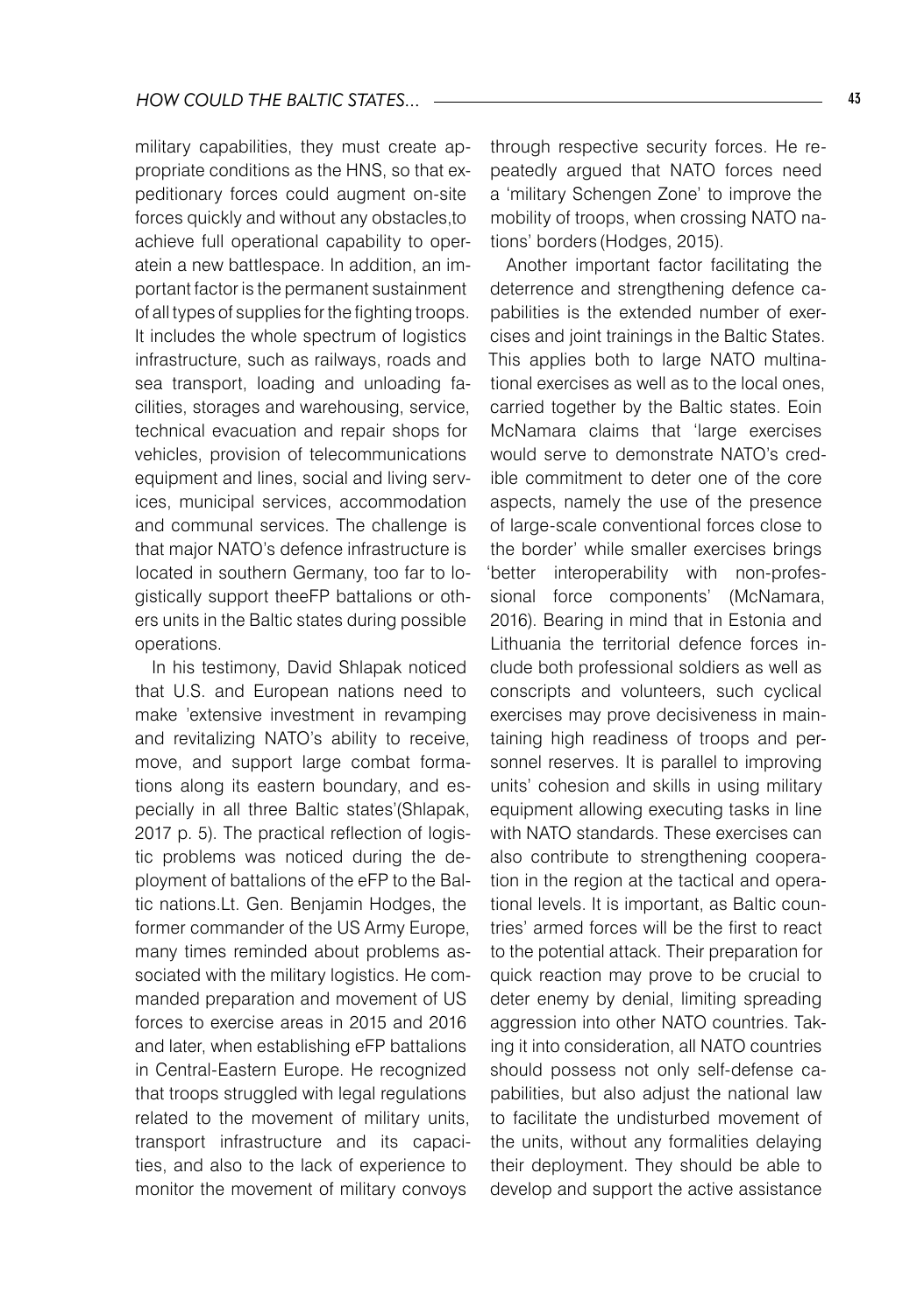of the reinforce forces, but also to implement common exercises of coalition forces with the national armies of the Baltic countries and to involve the civil components at governmental and non-governmental level in order to show sustained deterrence, and maintain the credibility of the Baltic states' capabilities in the implementation of joint defence projects of the member states.

#### **Conclusions**

Identifying the factors which could improve the cooperation between the Baltic countries is relevant, because in recent years Russia strategic activities have been focused on re-establishment of its dominance over neighbouring countries, which Russia sees as its legitimate "sphere of interest" and to undermine NATO and the Western community.

Although the cooperation of the Baltic states is very diverse on all levels so far, its true strength is particularly evident in moments of insecurity, when uniting in a joint pursuit of goals, or establishing wellfunctioning projects such as the Baltic Assembly, the Baltic Council of Ministers, BALTBAT (BALTFORCE), BALTNET, BALT-DEFCOL or BCJSE. However, there are many options that should be considered in the future, such as a joint multinational division that would facilitate operational activities for both the Baltic countries and the NATO. It is linked with clear recognition of armed forces modernization, necessary to close the capacity gaps and succeed in a battlespace; itincludes the improvements of fire support areas and the armoured protection to raise target acquisition, developed short-range armament and defeat enemy fighters in close fight.

After resolving the challenges concerning the HNS problems, next civil and military level cooperation should be improved through mutual mass exercises in each

Baltic countries. It would create many opportunities to practice both at the political level, through intergovernmental coordination, and cooperation, combined with military operations engaging international and national entities.An essential stimulating factor would be the NATO Centres of Excellence in the field of cybersecurity, strategic communication or energy security of the Baltic states. These CoEs will contribute to the improvement of contingency plans, regulations and legal aspects regarding security, as well as the dimension of the tactical level of the implementation of tasks in the field for eFP forces. Certainly, BALT-DEFCOL should be an organizer of such exercises and would employ its HCSC and JCGSC students as a part of political and operational staff. BALTDEFCOL could develop its capabilities, becoming a NATO university as a leader in Professional Military Education, sharing its analysis and studies on regional security, carrying out research and expertise on security.

In the near future, Russia probably will not change its aggressive policy towards its closest neighbours, especially the former Soviet Union republics, striving to rebuild its former empire. Thanks to the presence of NATO troops in the Baltic countries, this process has certainly been postponed for some time. It is a period during which the Baltic states should re-examine the possibilities of the trilateral Baltic cooperation to strengthen their; current initiatives and develop cooperation with others parties. Cooperation is the best option to succeed in the future battlespace, and the way to this will be the cooperation among the governments, industries, research and development institutions.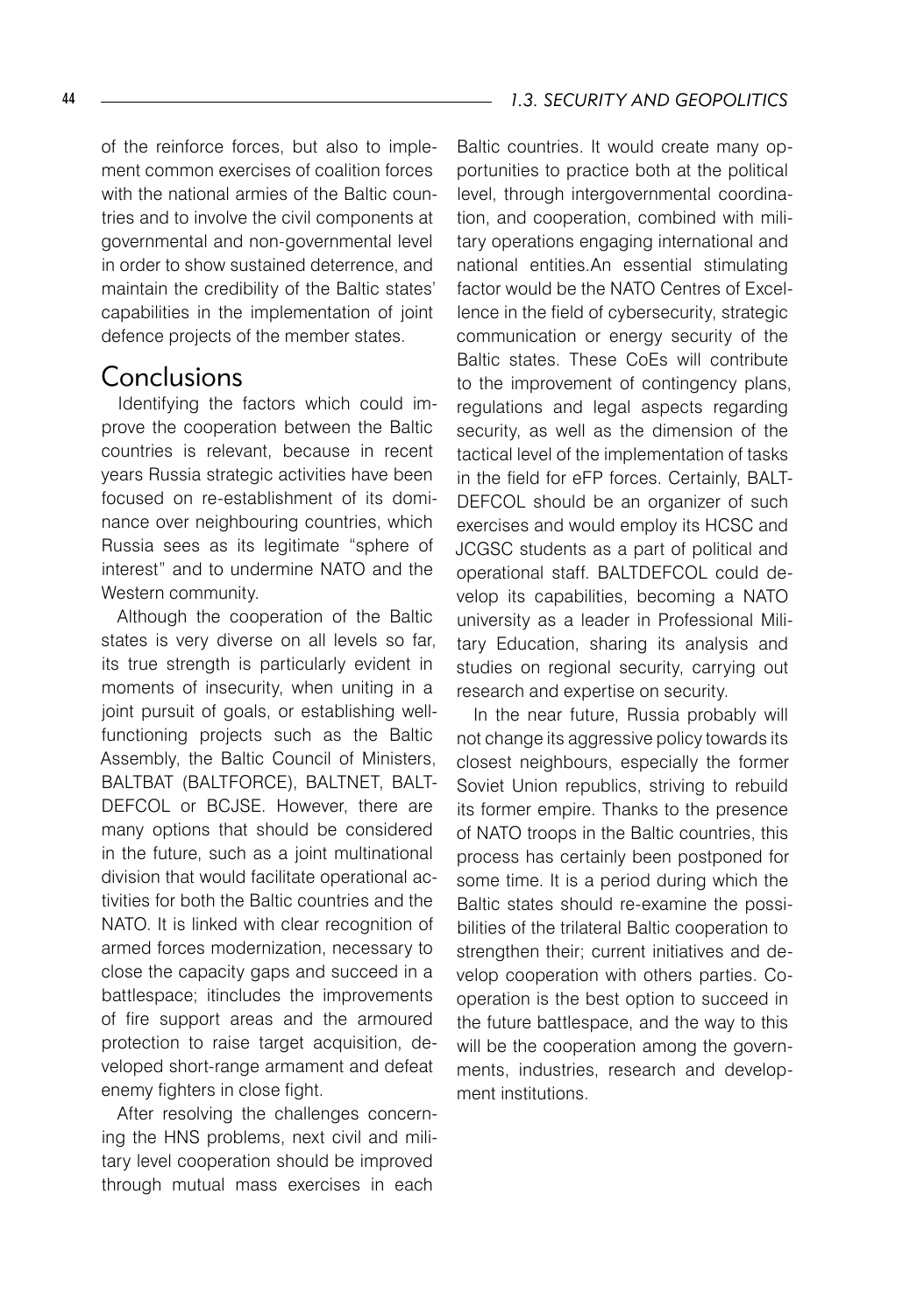### Bibliography

- Aabakken, Ola. (1997), NATO's View of Military Co-operation and Its Prospects in the Baltic Sea Region. Helsinki: National Defence College, 1997. 1455-2108.
- Allied Command Transformation. (2016), 2017 COE Catalogue. NATO Accredited Centres Of Excellence. [Online] December 2016. https://ccdcoe.org/ sites/default/files/documents/COE% 20CATALOGUE%202017.pdf.
- Allison, Graham. (2015), The Thucydides Trap: Are the U.S. and China Headed for War? [The article] s.l.: The Atlantic, 2015.
- Baltic Defence College (2017), Facts about the Courses. Baltic Defence College. [Online] 2017. http://www.baltdefcol.  $ora$ /? $id = 45$ .
- Baltic Defense Review. (2018), Estonian President: NATO's Russia-policy has been successful. [electronic source] s.l.: Baltic Defense Review 08/2018 February 14-20, 2018. BNS0057 3 TDR 7256.
- Capt. Hans Huygens. (2018), Strategic vision BEL Defence. Belgian MoD session. Brussels: Belgian MoD, 18 April 2018.
- Chivvis,Christopher S., et al.(2017), NATO's Northeastern Flank Emerging Opportunities for Engagement. Santa Monica: RAND Corporation, 2017. 978-0-8330- 9464-3.
- Estonian Information Board. (2017), International Security and Estonia 2017. [Online] February 2017. https://www.valisluureamet.ee/pdf/EIB\_public\_report\_Feb 2017.pdf.. ISSN 2461-4459.
- Hlatky, Stefanie. (2015), American Alliances and Extended Deterrence. [book auth.] Andreas Wegner Stefanie von Hlatky. The future of Extended Deterrence. The United States, NATO, and Beyond. Washington, DC: Gorgetownn University Press, 2015.
- Hodges, Ben, Commander of US Army Europe. (2015), Top US General: We need a Military Schengen Zone Inside NATO. Defence Matters. s.l.: Defence Matters, 18 November 2015.
- Huth, Paul K. (1988), Extended Deterrence and the Prevention of War. New Haven: Yale University Press, 1988.
- Johnson, Dave. (2018), Russia's Conventional Precision Strike Capabilities, Regional Crises, and Nuclear Thresholds. [Document] s.l.: Livermore Papers on Global Security, Center for Global Security Research, 2018, No. 3.
- Latvian Ministry of Foreign Affairs. (2015), Co-operation among the Baltic States. Ministry of Foreign Affairs Latvia. [Online] 18.12.2015. http://www.mfa.gov. lv/en/policy/baltic-sea-region/co-operation-among-the-baltic-states-13464-en.
- Latvian Parliament. (2016), The National Defence Concept. [document] Riga: s.n., 2016.
- Lithuanian Parliament. (2017), National Security Concept of the Republic of Lithuania. [Document] Vilnius: s.n., 2017.
- Mazarr, Michael and Goodby, James E. (2011), Redefining the Role of Deterrence. [book auth.] G.P. Schultz, S.D Drell and J.E. Goodby. Deterrence: Its Past and Future. Stanford: Hoover Institution Press, 2011.
- McNamara, Eoin Micheal. (2016), Securing the Nordic-Baltic region. NATO Review magazine. [Online] NATO, 17 March 2016. https://www.nato.int/docu/Review/ 2016/Also-in-2016/security-baltic-defense-nato/EN/index.htm.
- Mearsheimer, John J. (1983), Conventional Deterrence. New York: Cornell University Press, 1983.
- NATO Public Diplomacy Division. (2018), The Secretary General's Annual Report. Brussels: NATO, 2018.
- NATO STRATCOM COE. (2018), About Strategic Communications. NATO Strat-Com Centre of Excelence. [Online] NATO Strategic Communications Centre of Excellence, 2018. https://www.stratcomcoe. org/about-strategic-communications.
- Praks, Henrik. (2017), Estonia and the military aspects of the security of The Baltic Sea region. Security in the Baltic Sea